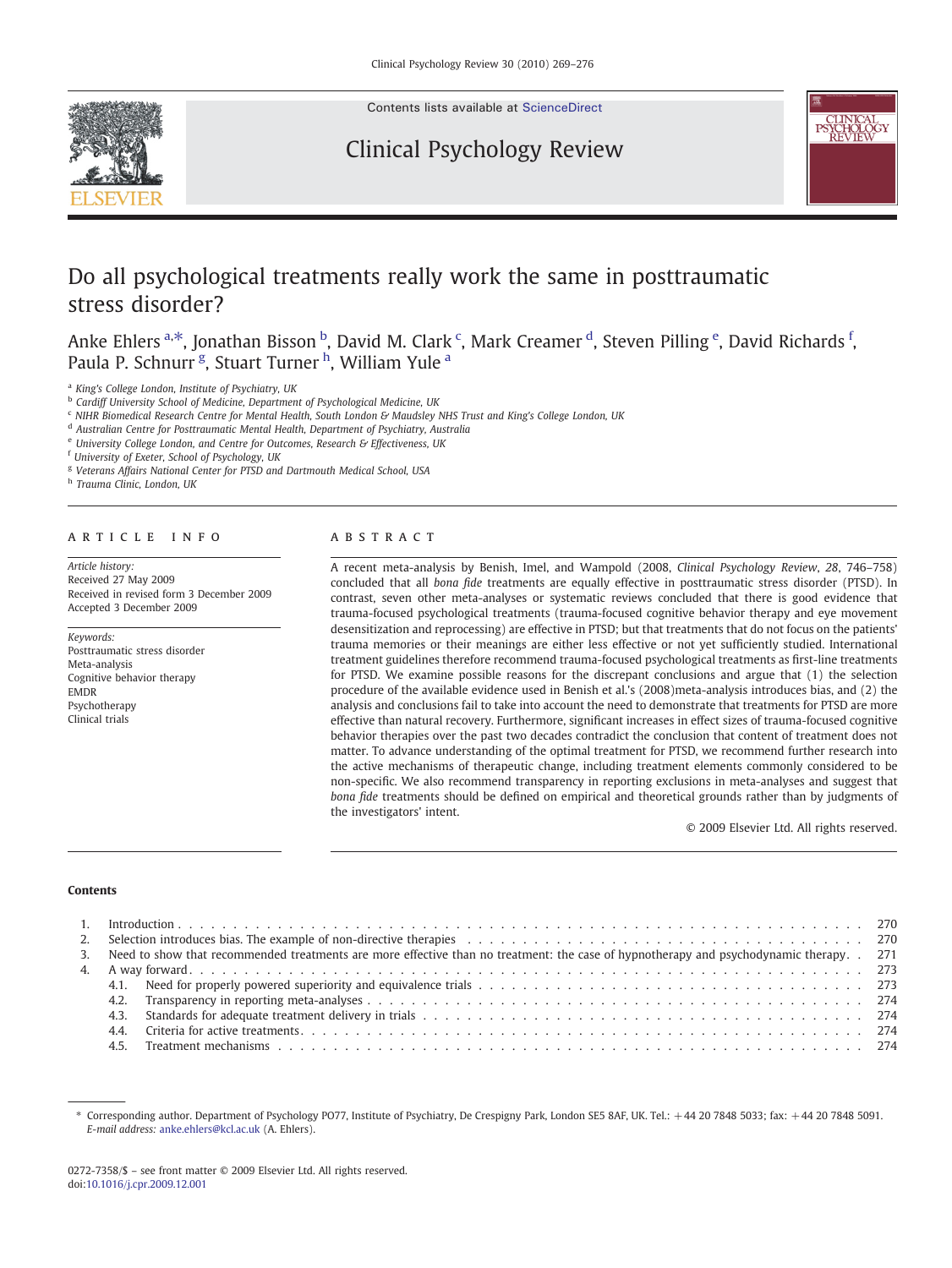#### 1. Introduction

Meta-analyses of treatments for posttraumatic stress disorder (PTSD) have concluded that trauma-focused psychological treatments, such as individual trauma-focused cognitive behavior therapy (TFCBT) and eye movement desensitization and reprocessing (EMDR), are efficacious [\(Australian Centre for Posttraumatic Mental](#page-6-0) [Health, 2007; Bisson & Andrew, 2009; Bisson et al., 2007; Bradley,](#page-6-0) [Greene, Russ, Dutra, & Westen, 2005; Cloitre; 2009; Seidler & Wagner,](#page-6-0) [2006; van Etten & Taylor, 1998\)](#page-6-0). These treatments have in common a focus on the patients' memories of their traumatic events and the personal meanings of the trauma. Meta-analyses have consistently found that there is no difference in efficacy between different forms of these trauma-focused treatments ([Australian Centre for Posttraumat](#page-6-0)[ic Mental Health, 2007; Bisson & Andrew, 2009; Bisson et al., 2007;](#page-6-0) [Bradley et al., 2005; Seidler & Wagner, 2006](#page-6-0)). Current treatment guidelines therefore recommend several trauma-focused psychological treatments as first-line treatments for PTSD ([American Psychiatric](#page-6-0) [Association, 2004; Australian Centre for Posttraumatic Mental Health,](#page-6-0) [2007; Foa, Keane, Friedman, & Cohen, 2005; National Institute of](#page-6-0) [Clinical Excellence, 2005; Stein et al., 2009; Veterans Health](#page-6-0) [Administration & Department of Defense, 2004\)](#page-6-0).<sup>1</sup>

A range of other PTSD treatments has also been studied, albeit less frequently. These include various stress-management programs (e.g., [Carlson, Chemtob, Resnka, Hedlund, & Muraoka, 1998; Foa, Roth](#page-6-0)[baum, Riggs, & Murdock, 1991; Vaughan et al., 1994\)](#page-6-0), supportive (Rogerian, non-directive) therapy (e.g., [Blanchard et al., 2003](#page-6-0)), hypnotherapy ([Brom, Kleber, & Defares, 1989\)](#page-6-0), psychodynamic [\(Brom et al., 1989\)](#page-6-0), and interpersonal therapy [\(Krupnick et al.,](#page-7-0) [2008\)](#page-7-0). Meta-analyses and systematic reviews have considered the magnitude of symptom change with treatment and/or head-to-head comparisons of different treatments and have concluded that nontrauma-focused treatments tend to be less efficacious in treating PTSD than trauma-focused treatments, or have not been studied sufficiently to determine their effectiveness ([Australian Centre for Posttraumatic](#page-6-0) [Mental Health, 2007; Bisson & Andrew, 2009; Bisson et al., 2007;](#page-6-0) [Bradley et al., 2005; Committee on Treatment of Posttraumatic Stress](#page-6-0) Disorder, Institute of Medicine of the National Academies,  $2008^2$ ; [Stein et al., 2009; van Etten & Taylor, 1998;](#page-7-0) see also [Ramchandani &](#page-7-0) [Jones, 2003](#page-7-0), for similar conclusions for sexually abused children).

A recent meta-analysis by [Benish et al. \(2008\)](#page-6-0) comes to a dramatically different conclusion. Unlike earlier meta-analyses that categorized treatments by treatment methods, treatments were categorized on the basis of whether they were judged to be "intended to be therapeutic," or bona fide treatments. [Benish et al. \(2008\)](#page-6-0) selected a subset of the head-to-head comparisons between different psychological treatments included in previous meta-analyses deemed "intended to be therapeutic," using criteria suggested by [Wampold](#page-7-0) [et al. \(1997\)](#page-7-0). The distribution of differences in outcome between different treatments across the selected studies was then analyzed. As

the effect sizes for differences between treatments were homogenously distributed around zero, [Benish et al. \(2008\)](#page-6-0) concluded that all bona fide treatments are equally effective in PTSD.

This paper examines reasons for the discrepant conclusions of the meta-analyses: Does it matter whether treatments are traumafocused or not, as current treatment guidelines suggest ([Australian](#page-6-0) [Centre for Posttraumatic Mental Health, 2007; Committee on](#page-6-0) [Treatment of Posttraumatic Stress Disorder, Institute of Medicine of](#page-6-0) [the National Academies, 2008; National Institute of Clinical Excel](#page-6-0)[lence, 2005; Stein et al., 2009](#page-6-0)) or is any therapy that is intended to be therapeutic equally effective in PTSD, as [Benish et al. \(2008\)](#page-6-0) suggest? We critically re-examine the evidence presented by [Benish et al.](#page-6-0) [\(2008\)](#page-6-0) and suggest ways to test which of the interpretations of the currently available evidence is correct.

We argue that  $(1)$  the selection procedure of the available evidence used in [Benish et al.'s \(2008\)](#page-6-0) meta-analysis introduces bias; and (2) the analysis and conclusions fail to take into account the need to demonstrate that treatments for PTSD are more effective than natural recovery. Furthermore, significant increases in effect sizes of traumafocused cognitive behavior therapies over the past two decades contradict the conclusion that content of treatment does not matter.

We then make suggestions to help advance understanding of the optimal treatment for PTSD. These include (a) further research into the active mechanisms of therapeutic change, including treatment elements commonly considered to be non-specific, (b) transparency in reporting exclusions in meta-analyses, and (c) defining bona fide treatments on empirical and theoretical grounds rather than by judgments of the investigators' intent.

### 2. Selection introduces bias. The example of non-directive therapies

The [Benish et al. \(2008\)](#page-6-0) meta-analysis excluded a large number of the comparisons from randomized controlled trials included in the previous meta-analyses. Only 17 comparisons from 15 studies remained. In comparison, [Cloitre's \(2009\)](#page-6-0) review lists 44 head-tohead comparisons of face-to-face treatment from 27 studies that were published up to early 2007, the time period reviewed by [Benish et al.](#page-6-0) [\(2008\).](#page-6-0) Benish et al. state that their search of the literature identified 26 comparisons from 22 studies. This raises the question of whether selection procedures in the [Benish et al. \(2008\)](#page-6-0) study may have introduced bias. We will examine this question by looking at the way the meta-analysis dealt with non-directive therapies.

Supportive (non-directive, Rogerian, person-centered) therapy is currently widely offered to patients with PTSD in clinical practice. In the British National Health Service, it is the treatment most commonly offered to PTSD patients identified in primary care (e.g., [Ehlers, Gene-](#page-6-0)[Cos, & Perrin, 2009](#page-6-0)). It is also widely practiced in the United States. Pingitore, Scheffl[er, Haley, Sentell, and Schwalm \(2001\)](#page-7-0) found that 58% of psychologists practicing in California reported that they provided supportive psychotherapy. There is a good rationale for using supportive therapy to treat PTSD as social support has been shown to be one of the best predictors of recovery in PTSD [\(Ozer, Best,](#page-7-0) [Lipzey, & Weiss, 2003](#page-7-0)). It is, therefore, surprising that most of the trials using such therapies were excluded from the [Benish et al.](#page-6-0) [\(2008\)](#page-6-0) meta-analysis. The authors justified the exclusion by arguing that the treatments used in the trials were "not intended to be therapeutic." This judgment was made even if the trial showed that

<sup>&</sup>lt;sup>1</sup> In addition, two guidelines also recommend stress-inoculation training (Foa, Keane, Friedman & Cohen, 2005; [Veterans Health Administration & Department of](#page-7-0) [Defense, 2004\)](#page-7-0) and one guideline states that clinical consensus suggests that psychodynamic therapy is useful in PTSD although this treatment "has not been well studied by means of randomized, controlled trials" ([American Psychiatric Association,](#page-6-0) [2004](#page-6-0), p. 52).

 $2$  This review only judged the evidence sufficient for the subset of these treatments that include a significant amount of systematic exposure to trauma memories and reminders (classified as exposure therapies).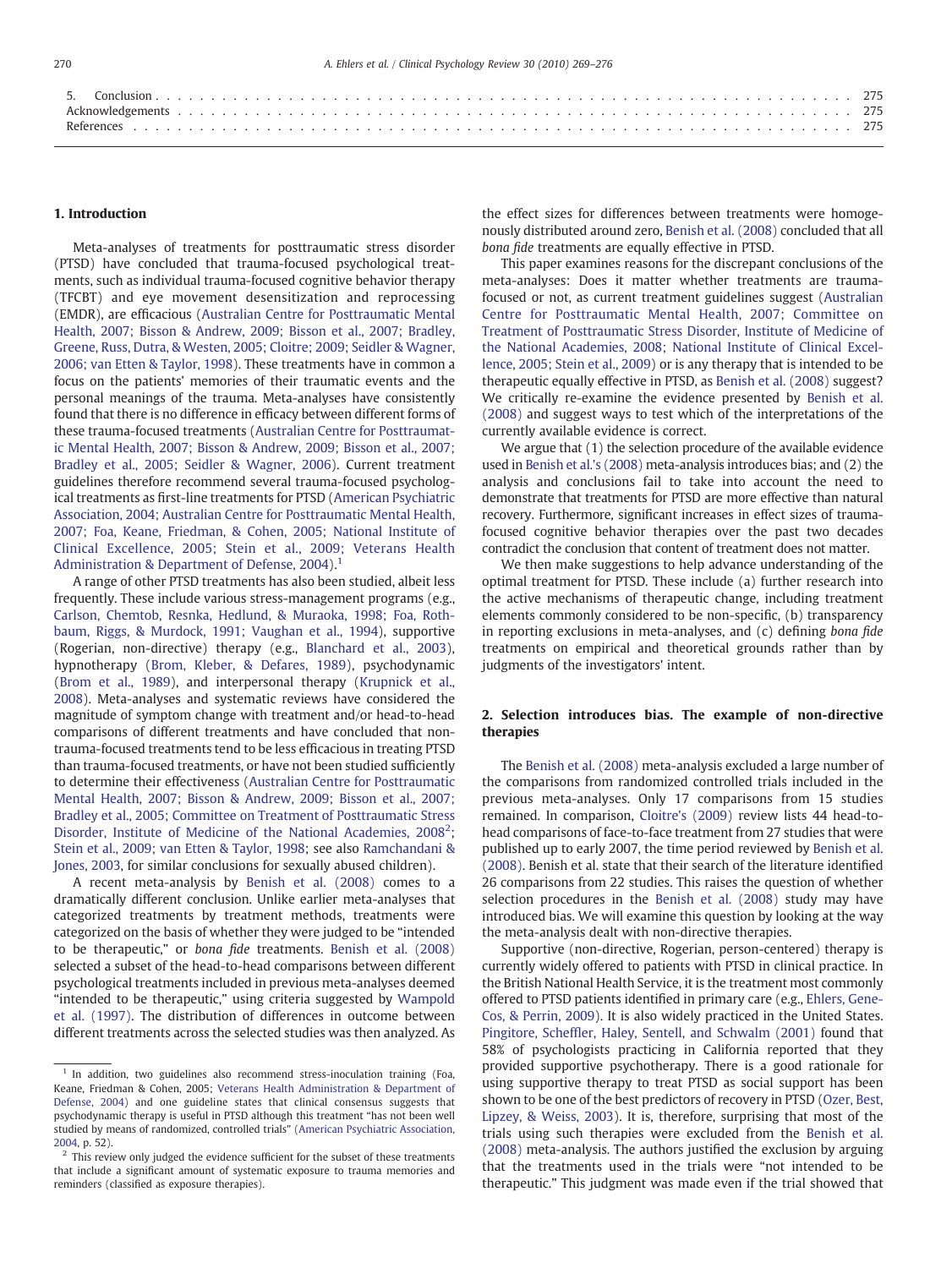the treatment was effective (i.e., superior to a no treatment control condition, e.g., [Blanchard et al., 2003](#page-6-0)).

In trials of non-directive treatments, two different labels were used to describe the treatment conditions, (1) supportive therapy or supportive counseling and (2) present-centered therapy. All trials using the former label were excluded from the [Benish et al. \(2008\)](#page-6-0) meta-analysis. The authors use [Foa et al.'s \(1991\)](#page-6-0) study to justify the argument that the supportive therapies used in the research trials were not intended to be therapeutic. In the Foa et al. study (and in a study by [Neuner, Schauer, Klaschik, Karunakara, & Elbert, 2004](#page-7-0)), therapists in the supportive counseling condition were instructed to steer patients away from talking about their specific traumatic events. We agree that this would not necessarily be representative of supportive therapy as it would be delivered by a practicing clinician, and may therefore underestimate the effect of counseling. However, this restriction did not apply to two other excluded studies [\(Blanchard](#page-6-0) [et al., 2003; Bryant, Moulds, Guthrie, Dang, & Nixon, 2003](#page-6-0)). As shown in Fig. 1, these two studies (but not the [Foa et al., 1991, and Neuner](#page-6-0) [et al., 2004,](#page-6-0) studies) showed substantial recovery rates with supportive therapy, but nevertheless found that supportive therapy was less effective than TFCBT.

On the other hand, [Benish et al. \(2008\)](#page-6-0) judged present-centered therapy (PCT) to be a bona fide treatment. This treatment aims to control for non-specific therapeutic factors common to active psychotherapies. Therapists help patients identify current life problems and discuss them in a supportive, non-directive mode. PCT as delivered in the trials included an explicit rationale for focusing on the present, psychoeducation about PTSD symptoms, and homework assignments (e.g., [Schnurr et al., 2007\)](#page-7-0). Many of these treatment components were also included in the supportive therapies excluded from the Benish et al. meta-analysis (e.g., [Blanchard et al., 2003\)](#page-6-0). The reasons for the classification difference remain unclear.

[Benish et al.'s \(2008\)](#page-6-0) meta-analysis included two studies comparing PCT and TFCBT, a study of individual treatment of survivors of childhood sexual abuse (CSA, [McDonagh et al., 2005;](#page-7-0) see Fig. 1), and a study of group therapy for Vietnam veterans [\(Schnurr et al., 2003](#page-7-0)). Both of these patient populations differ in a number of respects from those included in most other randomized controlled trials of PTSD treatments in that the patients had experienced multiple and prolonged traumas that happened many years ago, are often considered difficult-to-treat, and may require additional interventions [\(Cloitre, 2009](#page-6-0)). In the [Schnurr et al. \(2003\)](#page-7-0) Vietnam veterans



Fig. 1. Comparison of individual non-directive treatments with trauma-focused CBT programs. Intent-to-treat analyses for percent remitted (loss of PTSD diagnosis) with treatment. The study marked with an arrow was selected for [Benish et al.'s \(2008\)](#page-6-0) meta-analysis. Abbreviations: WL/EDU = waitlist or psychoeducation; SUP/PCT = supportive or present-centred therapy; CBT = trauma-focused CBT. Bl03 = [Blanchard](#page-6-0) [et al. \(2003\).](#page-6-0) Br03 = [Bryant et al. \(2003\)](#page-6-0). E09 = [Ehlers et al. \(2009\)](#page-6-0). F91 = [Foa et al.](#page-6-0) [\(1991\).](#page-6-0) McD05 = [McDonagh et al. \(2005\)](#page-7-0).  $N04$  = [Neuner et al. \(2004\)](#page-7-0). Sch07 = [Schnurr et al. \(2007\).](#page-7-0)

study, both group treatments led to modest symptom change in the overall intent-to-treat analysis, which included participants who did not receive any treatment. [Schnurr et al. \(2003\)](#page-7-0) also presented an analysis of patients who received an adequate dose of group therapy (at least 24 sessions). This analysis suggested that "TFGT (traumafocused group therapy) was better than PCGT (present-centered group therapy) for treating avoidance and numbing, and possibly, overall PTSD symptoms." (p. 487). Either way, the fact that this was a groupbased treatment makes it difficult to compare with the other studies that were restricted to individual treatment.

In the childhood sexual assault sample [\(McDonagh et al., 2005](#page-7-0)), both individual TFCBT and PCT were superior to the wait list condition at post treatment. In addition, the results pointed to an advantage of CBT at the 3-months follow-up in the completer analysis in that TFCBT participants (82%) were significantly more likely than those receiving PCT (42%) to no longer meet criteria for a PTSD diagnosis.

The pattern of results points to several possible interpretations. One possibility is, as [Benish et al. \(2008\)](#page-6-0) suggest, that PCT is as effective as TFCBT. The second possibility is that the lack of differences in the intent-to-treat analyses in the [McDonagh et al. \(2005\) and](#page-7-0) [Schnurr et al. \(2003\)](#page-7-0) studies may be a function of the difficult-to-treat multiple trauma populations studied.

If [Benish et al. \(2008\)](#page-6-0) are correct and PCT is equivalent to TFCBT, then one would predict further comparisons of these treatments in other patient populations to show equivalence. If current PTSD treatment guidelines are correct and trauma-focus matters, then one would predict further comparisons to show that TFCBT is superior.

Two recent trials are relevant for deciding between these hypotheses. First, a further trial comparing PCT and TFCBT was omitted from [Benish et al.'s \(2008\)](#page-6-0) meta-analysis. [Schnurr et al. \(2007\)](#page-7-0) compared PCT with Prolonged Exposure (a form of TFCBT) in female veterans with PTSD. This study found that TFCBT was more effective than PCT (see Fig. 1). Another trial [\(Ehlers et al., in preparation](#page-6-0)) that was not available at the time of the review compared emotionfocused supportive therapy, which shares many of the active elements of PCT and allowed patients to decide what they wanted to talk about, with Cognitive Therapy for PTSD (a form of TFCBT). Emotion-focused supportive therapy was shown to the effective (superior to wait list). Nevertheless, TFCBT was superior (see Fig. 1). Thus, both of these studies are at odds with [Benish et al.'s \(2008\)](#page-6-0) conclusions and in line with the interpretation that trauma-focus matters and therefore further support the conclusions of recent treatment guidelines that trauma-focused psychological treatments have an advantage over non-directive treatments ([Australian Centre for Posttraumatic Mental](#page-6-0) [Health, 2007; National Institute of Clinical Excellence, 2005; Stein et](#page-6-0) [al., 2009](#page-6-0)).

In summary, when one considers all studies comparing individual non-directive therapies with individual TFCBT, it is clear that TFCBT performs better (see Fig. 1). By excluding nearly all of these studies, [Benish et al. \(2008\)](#page-6-0) arrive at the conclusion that there is no difference. Further selectivity is evident in the quotes from published studies reproduced in the paper to support of the equal efficacy argument. [Table 1](#page-3-0) illustrates this point.

#### 3. Need to show that recommended treatments are more effective than no treatment: the case of hypnotherapy and psychodynamic therapy

Previous meta-analyses have found that there are no differences in efficacy between different versions of trauma-focused psychological treatments ([Australian Centre for Posttraumatic Mental Health, 2007;](#page-6-0) [Bisson et al., 2007; Bradley et al., 2005; Cloitre; 2009; Seidler &](#page-6-0) [Wagner, 2006; van Etten & Taylor, 1998](#page-6-0)). Of the 15 trials included in [Benish et al.'s \(2008\)](#page-6-0) meta-analysis, 9 are comparisons between different versions of trauma-focused treatments (e.g., exposure vs. cognitive therapy and exposure vs. EMDR; [Devilly & Spence, 1999;](#page-6-0)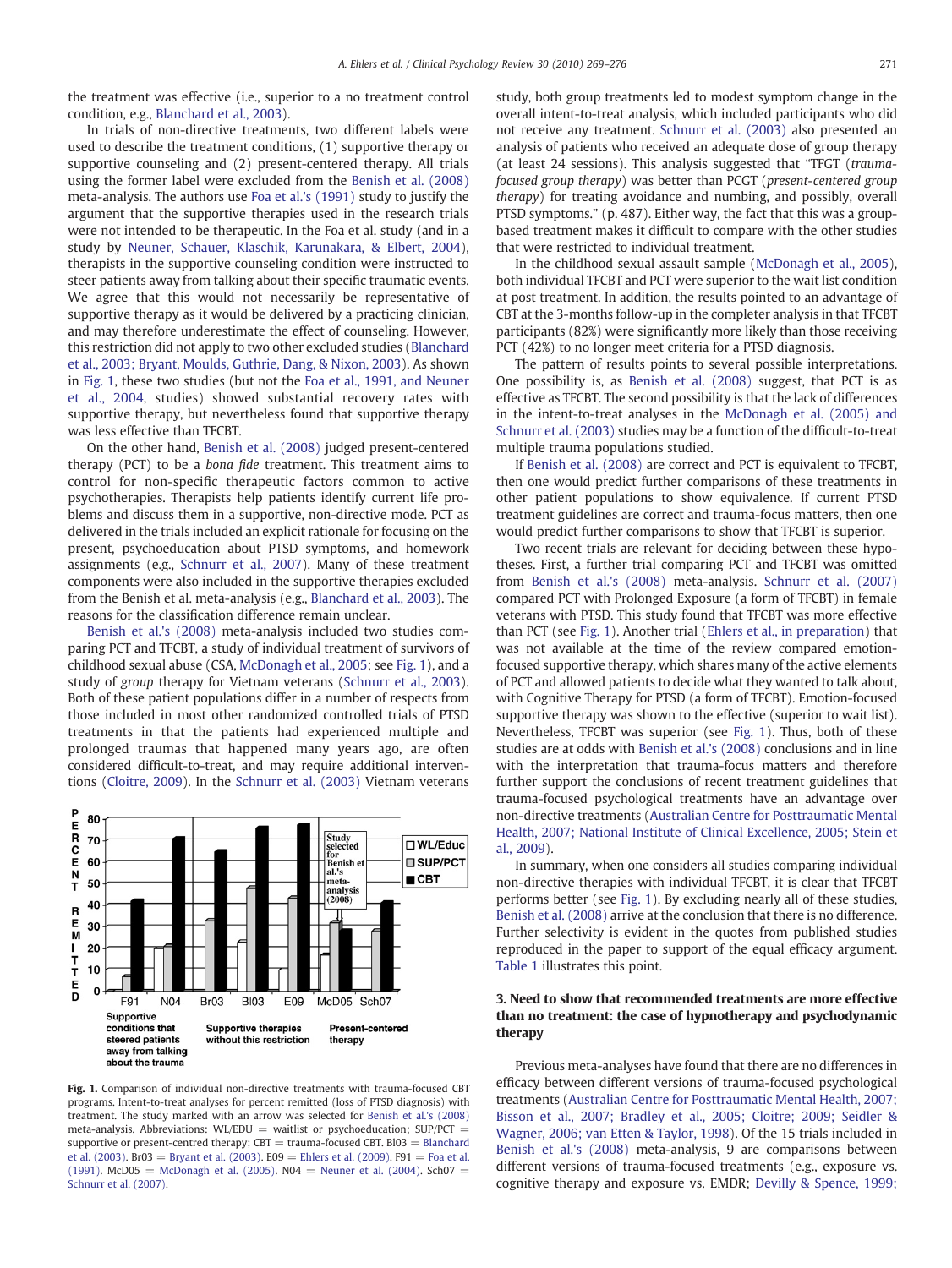#### <span id="page-3-0"></span>Table 1

Comparison of results cited in [Benish et al. \(2008\)](#page-6-0) with authors' conclusions for studies comparing trauma-focused cognitive behavior therapy with other treatments.

| Quotes in Benish et al. (2008)                                                                                                                                                       | Authors' summary of results and conclusions                                                                                                                                                                                                                                                                                                                                                                                                                                                                                                                                                                                                                                                                                                                                                                                                                                                                                                                                                                                                             |
|--------------------------------------------------------------------------------------------------------------------------------------------------------------------------------------|---------------------------------------------------------------------------------------------------------------------------------------------------------------------------------------------------------------------------------------------------------------------------------------------------------------------------------------------------------------------------------------------------------------------------------------------------------------------------------------------------------------------------------------------------------------------------------------------------------------------------------------------------------------------------------------------------------------------------------------------------------------------------------------------------------------------------------------------------------------------------------------------------------------------------------------------------------------------------------------------------------------------------------------------------------|
| <b>Brom et al (1989)</b><br>"the differences between therapies are small" (p. 610)<br>"Similarity of  treatment(s)  based on quite diverging<br>theoretical considerations" (p. 610) | The full quotes read:<br>"The treatments do benefit some in comparison with a control group, but they do not benefit everyone,<br>the effects are not always substantial, and the differences between therapies are small" (p. 610)<br>"The similarity of the results in the three treatment conditions may be due to similarities in the behavior of<br>the therapists, which we did not measure directly; if so, this behavior certainly is based on quite<br>diverging theoretical considerations" (p. 610)<br>"At the postmeasurement, the effects of the psychodynamic therapy seem fewest" (p. 609)<br>"It is striking that in psychodynamic therapy the effects on the intrusion dimension of the Impact of Event<br>Scale clearly lag behind those on the avoidance dimension" (p. 610)<br>"Both other forms of therapy, most notably trauma desensitization, strive to bring about confrontations with<br>images  In this regard the therapy forms substantially differ from one another, and this is mirrored<br>in the results" $(p. 610)$ . |
| Schnurr et al. (2003)<br>1 "no overall difference between therapy groups on<br>any outcome" (p. 481)                                                                                 | The full quote reads as follows.<br>"intention-to-treat analyses found no overall differences between therapy groups on any outcome.<br>Analyses of data from participants who received an adequate dose of treatment suggested that trauma-focused<br>group therapy reduced avoidance and numbing and, possibly, PTSD symptoms."                                                                                                                                                                                                                                                                                                                                                                                                                                                                                                                                                                                                                                                                                                                       |
| McDonagh et al. (2005)<br>1 "treatments did not differ significantly at any assessment<br>time point on any measure" (p. 519)<br>2 "no significant differences" (p. 519)             | Quote 1 is not on p. 519.<br>Relevant quote on p. 520:<br>"Our hypothesis that CBT would be superior to PCT in promoting recovery received support from the finding<br>that CBT was superior to PCT in achieving remission from the PTSD diagnosis at follow-up, the two active<br>treatments did not differ significantly at any assessment time point on any other measure" (p. 520)<br>Other relevant quote:<br>"CBT participants were significantly more likely than PCT participants to no longer meet criteria for a PTSD<br>diagnosis at follow-up assessments" (p. 515)                                                                                                                                                                                                                                                                                                                                                                                                                                                                         |

[Ironson, Freund, Strauss, & Williams, 2002; Marks, Lovell, Noshirvani,](#page-6-0) [Livanou, & Thrasher, 1998; Paunovic & Öst, 2001;](#page-6-0) [Power et al., 2002;](#page-7-0) [Resick, Nishith, Weaver, Astin, & Feuer, 2002; Rothbaum, Astin, &](#page-7-0) [Marsteller, 2005; Tarrier et al., 1999; Taylor et al., 2003\)](#page-7-0). Thus, one interpretation of [Benish et al.'s \(2008\)](#page-6-0) study is that it replicated the result of previous meta-analyses that different forms of traumafocused psychological treatments have similar effects.

[Benish et al. \(2008\)](#page-6-0), however, wish to extend the equal efficacy conclusion to all treatments judged to be bona fide. The data set in the [Benish et al. \(2008\)](#page-6-0) analysis includes only 6 trials that studied treatments other than TFCBT or EMDR, and some treatments were only represented by one study [\(Brom et al., 1989:](#page-6-0) trauma desensitization vs. psychodynamic therapy vs. hypnotherapy: [Foa et al., 1991, 1999](#page-6-0): Prolonged Exposure vs. stress inoculation; [Lee, Gavriel, Drummond,](#page-7-0) [Richards, and Greenwald, 2002](#page-7-0): EMDR vs. stress inoculation; [McDo](#page-7-0)[nagh et al., 2005](#page-7-0): individual CBT vs. present-centered therapy; [Schnurr](#page-7-0) [et al., 2003:](#page-7-0) Trauma-focused group therapy vs. present-centered group therapy). This is a very small database for reaching conclusions about these interventions.

One important consideration in evaluating the findings of these 6 studies is that the result that two interventions did not differ in a particular study does not necessarily mean that the treatments are effective. This is because comparisons between different non-effective treatments will also produce a null difference finding. If a metaanalysis of different drugs used to treat bacterial infections mainly included no difference comparisons between antibiotics, but also a few no difference studies comparing aspirin with vitamin C, one would not conclude that antibiotics, aspirin, and vitamin C are all similarly effective in treating infections. Concluding equivalence of individual treatments from no difference in a mixture of relevant and irrelevant comparisons is misleading.

Furthermore, in medicine, there has been increasing awareness that null findings in small studies cannot be interpreted as demonstrating equivalence between treatments, and that establishing noninferiority or equivalence of a new treatment requires trials specifically designed for

that purpose [\(Blackwelder, 1982; Greene, Concato & Feinstein, 2000;](#page-6-0) [Jones, Jarvis, Lewis, & Elbutt, 1996; Le Henanff, Giraudeau, Baron, &](#page-6-0) [Ravaud, 2006; Piaggio, Elbourne, Altman, Pocock, & Evans, 2006\)](#page-6-0). The new treatment needs to be directly compared with an established treatment in an adequately powered trial (e.g., [Piaggio et al., 2006\)](#page-7-0). Similar considerations apply to psychotherapy research [\(Greene, Mor](#page-6-0)[land, Durkalski, & Frueh, 2008](#page-6-0)).

Thus, lack of difference between two treatments in a given study needs to be interpreted in the context of overall effect sizes and comparisons against no treatment. Benish et al.'s meta-analysis (2008) fails to take this into account. The need to demonstrate that an intervention is more effective than no intervention [\(Stevens,](#page-7-0) [Hynan, & Allen, 2000](#page-7-0)) is especially relevant in PTSD as it is well established that this disorder shows substantial natural recovery [\(Kessler, Sonnega, Bromet, Hughes, & Nelson, 1995\)](#page-7-0). Treatments should only be recommended if they lead to greater improvement than what can be expected from natural recovery. Even if patients improve with treatment, this can represent a harmful rather than beneficial effect of the intervention, depending on the rate of natural recovery in the population ([Ehlers & Clark, 2003\)](#page-6-0). One example where this problem became evident is psychological debriefing, which was widely used as an early intervention provided to everyone involved in a trauma, regardless of symptoms, as it was believed to prevent PTSD. Debriefing has a plausible rationale and has been used with the intention to be therapeutic (thus a bona fide intervention). However, when randomized controlled trials of single sessions of individual debriefing were conducted, it became clear that — contrary to the investigators' hypotheses — the intervention did not lead to greater reductions in PTSD symptoms compared to no treatment, and alarmingly, in some studies even made patients worse ([Bisson,](#page-6-0) [Jenkins, Alexander, & Bannister, 1997; Mayou, Ehlers, & Hobbs, 2000;](#page-6-0) [Rose & Bisson, 1998\)](#page-6-0). Current guidelines therefore advise against single session posttrauma interventions that ask survivors to give detailed accounts of their traumatic experience ([Australian Centre for](#page-6-0) [Posttraumatic Mental Health, 2007; Committee on Treatment of](#page-6-0)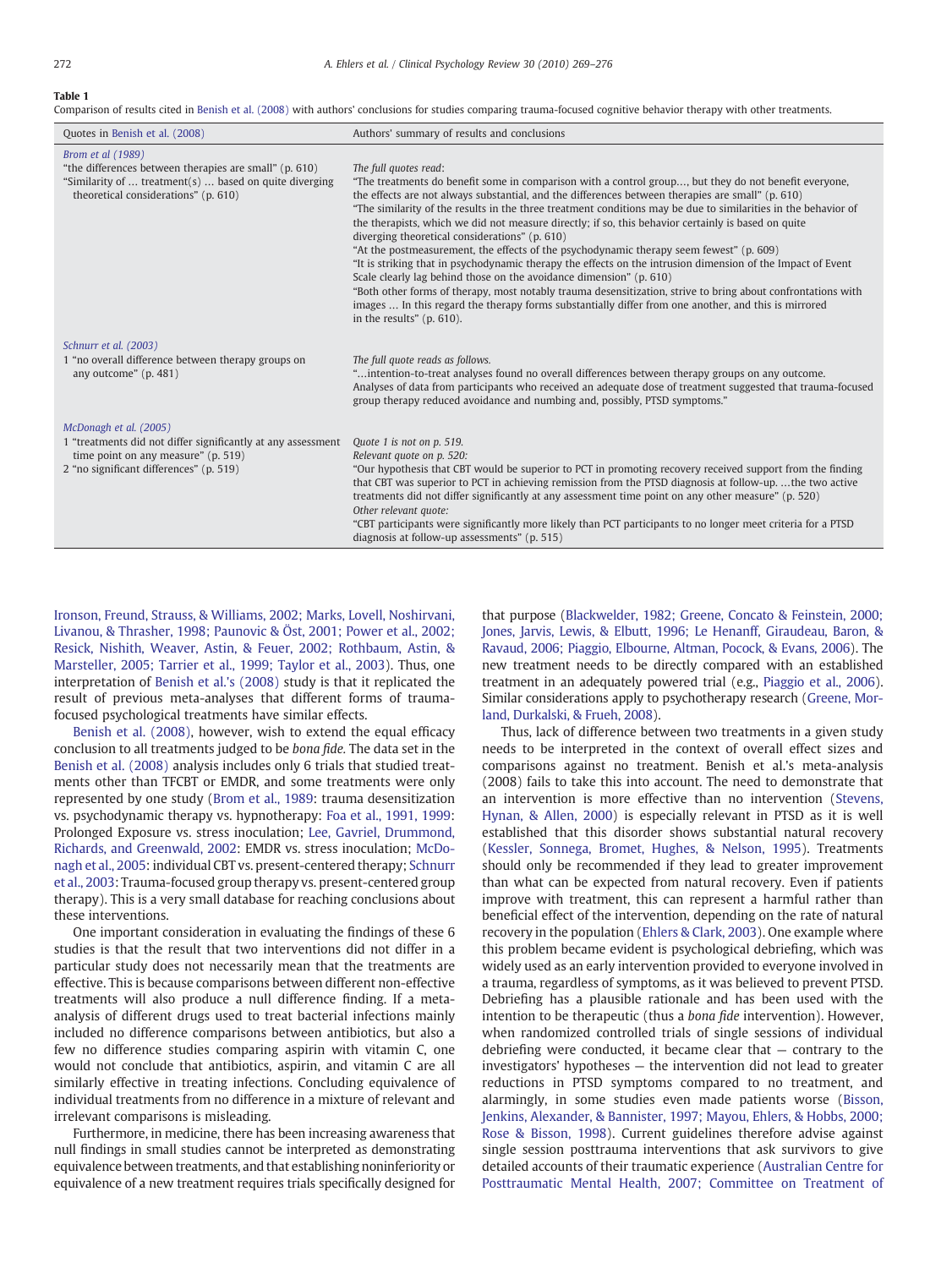[Posttraumatic Stress Disorder, Institute of Medicine of the National](#page-6-0) [Academies, 2008; National Institute of Clinical Excellence, 2005; Stein](#page-6-0)  $et al. 2009$ 

The argument that treatments need to be shown to be more effective than no intervention is relevant for [Wampold's \(2008\)](#page-7-0) conclusion that the [Benish et al. \(2008\)](#page-6-0) analysis showed that hypnotherapy and psychodynamic therapy are effective treatments for PTSD. The evidence comes from one study by [Brom et al. \(1989\).](#page-6-0) These authors compared hypnotherapy and psychodynamic therapy with trauma desensitization, an early form of exposure therapy. Participants had experienced a trauma in adulthood, most commonly the loss of a loved one through suicide or murder. In this study, neither hypnotherapy nor psychodynamic therapy was consistently more effective than the wait list control condition across the analyses used [\(Brom et al., 1989](#page-6-0), p. 610). In addition, [Brom et al. \(1989\)](#page-6-0) pointed out that patients in psychodynamic therapy showed slower overall change than those in the other two treatment conditions, and did not improve in intrusive symptoms significantly, regardless of analysis method. Interestingly, [Brom et al. \(1989\)](#page-6-0) attributed the effect of hypnotherapy and trauma desensitization on intrusions to the fact that both treatments addressed trauma memories, whereas the psychodynamic treatment did not — and thus anticipated the conclusions of recent meta-analyses that suggest a focus on trauma memories is important. [Table 1](#page-3-0) contrasts the statements extracted by [Benish et al. \(2008\)](#page-6-0) with the full quotes from this paper.

It is also noteworthy that the early exposure program used in the [Brom et al. \(1989\)](#page-6-0) study is no longer widely used. Current TFCBT programs achieve greater improvement with treatment. In a recent meta-analysis of PTSD trials of TFCBT, [Öst \(2008\)](#page-7-0) found a significant positive correlation of  $r = 0.34$  between effect size and year of publication for PTSD, indicating a significant improvement with time (see also Fig. 2). This finding contradicts [Benish et al.'s \(2008\)](#page-6-0) conclusion that type of treatment does not matter. It also makes averaging the results of studies over time problematic.

Fig. 2 shows the pre-post treatment effect sizes for psychodynamic treatment and hypnotherapy observed in [Brom al.'s \(1989\)](#page-6-0) study and those of TFCBT programs in older and recent randomized controlled trials. [Brom et al. \(1989\)](#page-6-0) only report completer data for a self-report measure of PTSD symptoms. Completer data have the problem that drop-out rates vary across studies and may not be random. For comparability, Fig. 2 therefore only shows effect sizes from studies with similar drop-out rates. However, the pattern would be the same if all TFCBT trials were shown. The effect sizes in Fig. 2 do not seem to fit well with [Benish et al.'s \(2008\)](#page-6-0) conclusion that hypnotherapy and psychodynamic treatment are as effective as recent TFCBT programs; however, direct comparisons are needed before conclusions are drawn.

Contrary to [Wampold's \(2008\)](#page-7-0) conclusion, it appears premature to conclude from a single study with mixed results that psychodynamic therapy and hypnotherapy are effective in PTSD. Further evidence is needed before these treatments are widely used for treating PTSD. The finding that psychodynamic therapy did not improve intrusive reexperiencing, the core symptom of PTSD, suggests caution in recommending its use until efficacy is demonstrated in further trials.

### 4. A way forward

#### 4.1. Need for properly powered superiority and equivalence trials

Meta-analyses oversimplify matters. They require arbitrary decisions about categories and inclusions and exclusions, and these decisions influence the results. We have outlined the reasons why [Benish et al.'s \(2008\)](#page-6-0) meta-analysis is selective and why we believe that the authors, and [Wampold \(2008\),](#page-7-0) incorrectly interpret the available evidence when they conclude that all bona fide treatments for PTSD are equally effective. We have also shown that a more detailed look at the evidence cited by the authors remains consistent with the conclusion of previous meta-analyses and current treatment guidelines that psychological treatments that focus on the trauma have advantages over treatments that do not. Furthermore, we have shown that even the studies cited in support of [Benish et al.'s \(2008\)](#page-6-0) no difference conclusion present some evidence for an advantage of trauma focus.

We concede that previous meta-analyses (e.g., [Bisson et al., 2007;](#page-6-0) [Bradley et al., 2005](#page-6-0)) also necessitated arbitrary decisions about treatment categories. The heterogeneous category "other" used in previous meta-analyses ([Bisson et al., 2007](#page-6-0)) reflects the fact that there is a lack of trials investigating the efficacy of treatments other than CBT or EMDR. "There have been ….very few or no good studies of a range of other psychotherapy interventions" ([Stein et al., 2009\)](#page-7-0). As this evidence grows, it will become possible to distinguish further between treatments that are effective and those that are not. The current evidence is too sparse for meaningful comparisons, other than to demonstrate the superiority of trauma-focused psychological treatments above those that do not focus on the trauma. Properly



Fig. 2. Effect sizes for changes in PTSD symptoms with treatment for [Brom et al.'s \(1989\)](#page-6-0) study and for trauma-focused CBT programs (PTSD following trauma in adulthood). In line with Brom et al., effect sizes are based on completers. To ensure the comparison is fair, only studies with similar or lower drop-out rates as in Brom et al. are shown (drop-out rates in parentheses below). However, the pattern would be the same if all trials were shown. Effect sizes were calculated as the pre-post difference in PTSD symptom scores, divided by the pooled standard deviation. Abbreviations: EXP = exposure therapies, CBT = cognitive behavior therapies, Desens = Trauma desensitization, Hypno = hypnotherapy, Psychodyn = psychodynamic therapy; B89 = [Brom et al. \(1989, 11%\)](#page-6-0). Br08 = [Bryant et al. \(2008, 17%\).](#page-6-0) E03 = [Ehlers et al. \(2003, 0%\),](#page-6-0) E05 = [Ehlers, Clark, Hackmann, McManus, and Fennell](#page-6-0) [\(2005,](#page-6-0) 0%), E09 = [Ehlers et al. \(2009, 3%\)](#page-6-0). Fe99 = [Fecteau and Nicki \(1999, 17%\)](#page-6-0). F99 = [Foa et al. \(1999, 8%\).](#page-6-0) K03 = [Kubany, Hill and Owens \(2003](#page-7-0); 5%). M98 = [Marks et al. \(1998,](#page-7-0) [13%\).](#page-7-0) L02 = [Lee et al. \(2002, 8%\).](#page-7-0) Ro05 = [Rothbaum et al. \(2005, 13%\).](#page-7-0) T99 = [Tarrier et al. \(1999, 11%\).](#page-7-0) V94 = [Vaughan et al. \(1994, 8%\).](#page-7-0)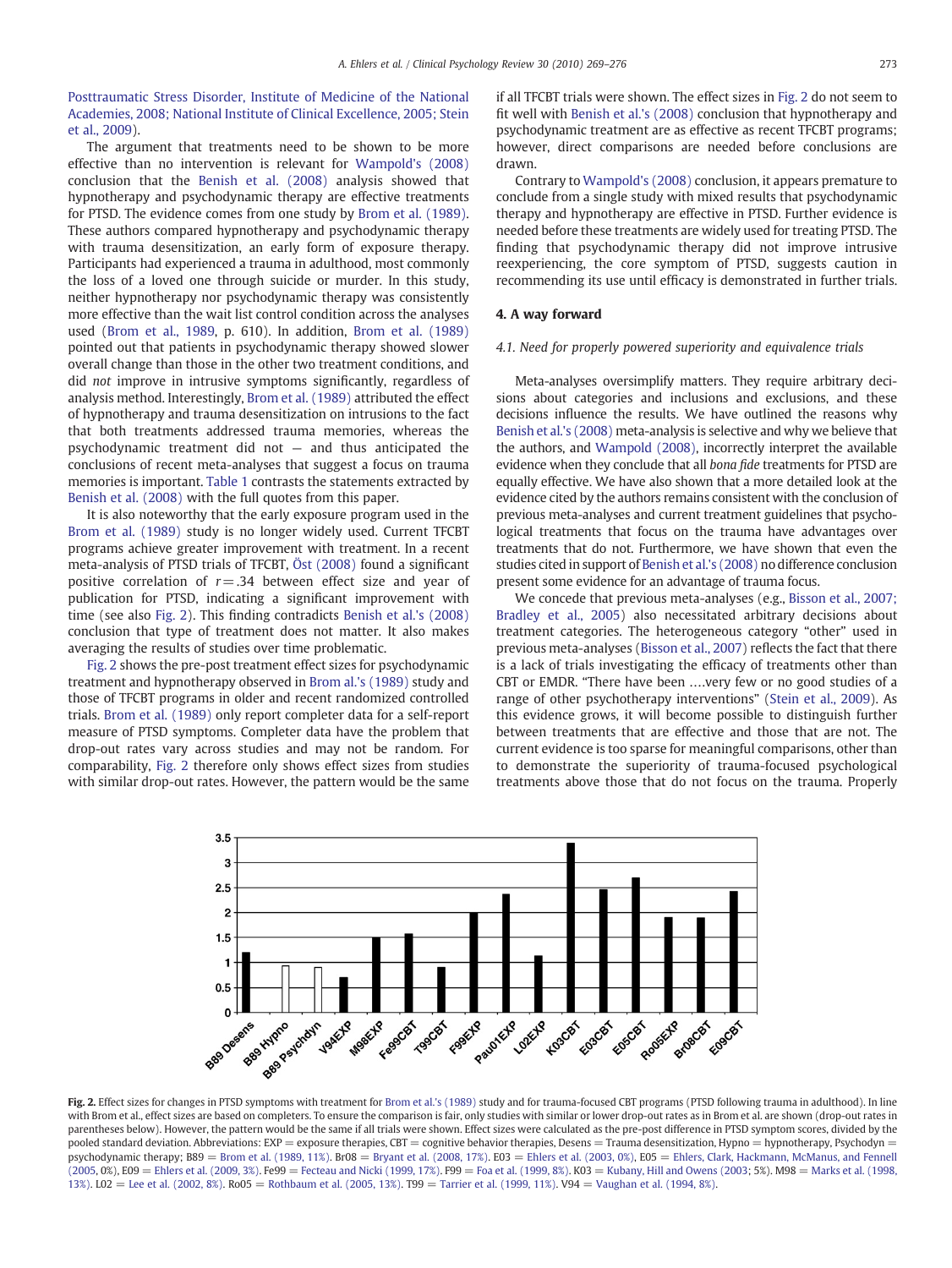powered superiority and equivalence trials are needed to determine whether specific active treatments other than TFCBT and EMDR are effective in PTSD.

#### 4.2. Transparency in reporting meta-analyses

The above discussion makes it clear that there is a need for greater transparency in reporting meta-analyses ([Senn, 2009](#page-7-0)). We suggest that journals require authors of meta-analyses to include a flowchart of the studies identified and excluded (QUORUM statement, [Moher](#page-7-0) [et al., 1999\)](#page-7-0), and report the effect sizes for the excluded studies. This would allow the reader to evaluate what influence the exclusion criteria had on effect sizes and conclusions. For example, in [Benish](#page-6-0) [et al.'s \(2008\)](#page-6-0) report, the reader cannot determine whether a RCT was excluded or simply missed in the search.

#### 4.3. Standards for adequate treatment delivery in trials

The conclusiveness of meta-analyses depends on the quality of the trials that are included in the analysis. Some trials may be compromised by not delivering treatments to a sufficiently high standard for meaningful comparisons. The inclusion of such flawed trials in meta-analyses may lead to distorted or misleading results. [Benish](#page-6-0) [et al.'s \(2008\)](#page-6-0) meta-analysis attempts to address this problem by excluding trials that do not meet the [Wampold et al. \(1997\)](#page-7-0) criteria for bona fide treatments.

However, we do not think that these criteria solve the problem of detecting flawed trials. [Wampold et al.'s \(1997\)](#page-7-0) definition of bona fide is based on judgments of what the investigator thought when designing the trial. If an investigator used a treatment with the intention to control for common treatment factors, then it is assumed that the therapists working in the trial delivered this treatment in a way that is not therapeutic.We have discussed above that the evidence from PTSD trials does not support this view. Supportive therapies showed therapeutic effects despite [Benish et al.'s \(2008\)](#page-6-0) judgment that they were not intended to be therapeutic and had to be excluded. Similarly, [Smits and](#page-7-0) [Hofmann \(2009\)](#page-7-0) found in their meta-analysis that the pre-post treatment effect size for non-specific treatments in PTSD was moderate (Hedges  $g = .50$ ) and the average response rate was 34%, contradicting the assumption that these are not therapeutic.

There is also a conceptual problem with classifying treatments as "not intended to be therapeutic" on the grounds that they were used to control for non-specific elements of therapy. Common (nonspecific) elements of psychotherapies are taught as basic skills in psychotherapy programs, presumably because these are universally seen as therapeutic. Examples include active listening, problem solving, encouraging self-reflection and coping, and providing emotional support. It remains unclear why and how these treatment components would become non-therapeutic when they are used in a trial. (We also find it hard to picture therapists that are trying not to be therapeutic when interacting with patients).

Thus, [Wampold et al.'s \(1997\)](#page-7-0) criteria neither work well empirically nor conceptually in identifying poorly implemented treatments. There is increasing awareness in psychotherapy research that researchers need to demonstrate that the treatments were delivered competently. It is recommended that trials routinely report measures of treatment adherence, therapist competence and treatment credibility, as well as level of therapist training (e.g., [Perepletchikova &](#page-7-0) [Kazdin, 2005](#page-7-0)). This will allow the identification of poor quality trials in a less arbitrary way than the [Wampold et al. \(1997\)](#page-7-0) criteria.

#### 4.4. Criteria for active treatments

Another issue in the evaluation of the validity of clinical trials concerns the question of what treatments can reasonably be expected to be active treatments for a given disorder. The [Benish et al. \(2008\)](#page-6-0)

meta-analysis excluded groups of treatments because they were judged to be non-active on the basis of [Wampold et al.'s \(1997\)](#page-7-0) criteria. Again, we think that these criteria give misleading answers.

Several therapies excluded by [Benish et al. \(2008\)](#page-6-0) have a theoretical and empirical basis that would suggest they may be effective in PTSD. As shown above, supportive therapies excluded from [Benish et al.'s \(2008\)](#page-6-0) meta-analysis included the non-specific elements of good therapy and they were not inert. Similarly, [Benish](#page-6-0) [et al. \(2008\)](#page-6-0) excluded all treatments that are variants of relaxation training, including biofeedback-assisted relaxation (e.g., [Carlson et al.,](#page-6-0) [1998; Taylor et al., 2003; Vaughan et al., 1994](#page-6-0)) although there is a good rationale for the use of relaxation training in PTSD as it targets hyperarousal, one of the core symptoms of the disorder, and although use of relaxation for treating anxiety and stress has a long tradition in cognitive behavior therapy and has been shown to be therapeutic across a range of anxiety disorders ([Norton & Price, 2007; Öst, 2008](#page-7-0)).

As [Schnurr \(2007\)](#page-7-0) described, psychotherapy trials are conducted with different purposes, and different designs allow different conclusions. Some trials are conducted to show that treatment effects are due to certain procedures rather than non-specific factors only. [Benish et al.'s \(2008\)](#page-6-0) meta-analysis excluded most of these trials. The authors assumed that the [Wampold et al. \(1997\)](#page-7-0) criteria objectively classify control treatments into 'non-therapeutic' (non-bona fide) controls and active controls (bona fide). This relies on the assumption that treatments that are judged to be not bona fide are less effective than those judged to be bona fide and thus dilute the effects of the comparison treatments. Three independent meta-analyses ([Bowers &](#page-6-0) [Clum, 1988; Hofmann & Smits, 2008; Stevens et al., 2000](#page-6-0)) have not supported this premise. Similarly, for PTSD, [Cloitre's \(2009\)](#page-6-0) metaanalysis found that the non-directive therapies excluded from [Benish](#page-6-0) [et al.'s \(2008\)](#page-6-0) meta-analysis of PTSD treatments had larger modal effect sizes than the only form of these treatments that was included, present-centered therapy. Thus, the [Wampold et al. \(1997\)](#page-7-0) criteria do not address the problem of identifying candidate active treatments in a convincing way. [Benish et al.'s \(2008\)](#page-6-0) meta-analysis seems to be confusing "non-therapeutic" with "non-specific".

We suggest that instead the definition of bona fide treatments should be based on empirical and theoretical considerations. If a treatment is shown to be more effective than no treatment, then it can be considered empirically bona fide for this disorder. If a treatment has been shown to be effective in other disorders, and there is a theoretically plausible rationale for why it may also work in the disorder under consideration, then it can be considered theoretically bona fide (but research may show that it does not work for this condition).

#### 4.5. Treatment mechanisms

A promising way forward in identifying the best treatments for PTSD appears to be furthering the understanding of what mechanisms are involved in PTSD and need to be targeted in treatment. For TFCBT, work along these lines has lead to a refinement of treatment programs, which has led to improved effect sizes [\(Öst, 2008\)](#page-7-0). It is likely that further refinements are possible. Similarly, it would be important to understand the mechanisms by which present-focused therapy and other forms of non-directive therapy work. The same is true for other therapies that do not focus on the trauma, such as interpersonal therapy (e.g., [Krupnick et al., 2008](#page-7-0)) or stress-inoculation training (e.g., [Foa et al., 1999](#page-6-0)). The present results suggest that a proportion of PTSD patients recover with these treatments, and thus do not appear to require systematic confrontation with their trauma memories. This is an interesting finding and, if the mechanisms were better understood, refinement of procedures that target these mechanisms in treatment may lead to improved outcomes.

In this context, it is important to note that the concept of placebo controls in psychological treatment trials is problematic ([Schnurr,](#page-7-0) [2007](#page-7-0)). Psychological control treatments aim to control for non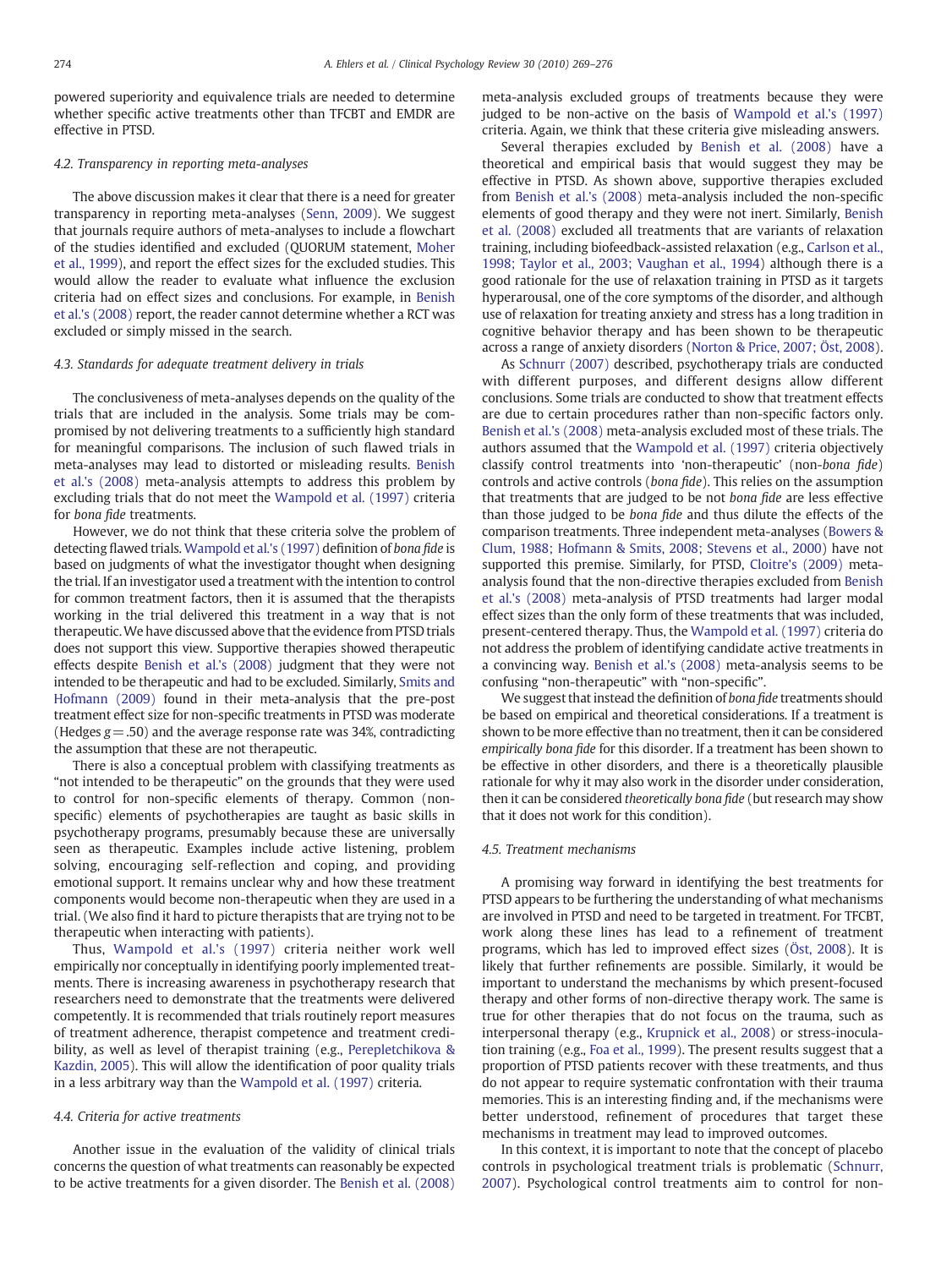<span id="page-6-0"></span>specific elements of active treatments such as establishing a trusting relationship, emotional support, education about PTSD, mobilization of hope, giving a rationale, or homework assignments. When assessing effects of medication, the placebo effect is considered to reflect psychological mechanisms that are not relevant to the action of the drug. In psychological treatments, understanding the significance of the so-called non-specific effects is more complex. Some of the non-specific elements of psychological treatments may actually represent active mechanisms of change. For example, many patients with PTSD following interpersonal violence believe that they cannot trust anybody. Establishing a trusting relationship with the therapist can help shift this belief. Furthermore, some of the nonspecific elements included in psychological control therapies, such as homework assignments, are not common to all psychological treatments as used in clinical practice. If they make a difference, and if it the mechanisms are understood, then such non-specific procedures could be used to enhance the effects of non-traumafocused therapies.

#### 5. Conclusion

Benish et al. (2008) conclude that treatments that are similar to the treatments included in their meta-analysis are equally efficacious namely, treatments similar to "stress management, psychodynamic treatments, EMDR, hypnotherapy, cognitive behavioral treatment, exposure-based treatment, and treatments designed to explicitly exclude exposure (e.g., present-centered therapy)" (p. 755). We disagree. The experience with single sessions of psychological debriefing has shown that some well-intended treatments have null or even negative effects in trauma survivors and caution is indicated before applying unproven treatments widely. The conclusion that all treatments for PTSD are equally efficacious represents on overgeneralization from a biased selection of the available evidence (Benish et al., 2008; Wampold, 2008) and may have the unfortunate consequence that people suffering this serious and disabling condition will not be provided with the best available intervention. Treatments for PTSD should only be recommended for general use if they have been shown to be effective, not because averaging effects over many studies washes out differences.

Nevertheless, the available results also suggest that therapeutic elements common to many psychotherapies may be therapeutic, but less so than trauma-focused therapies. Understanding the mechanism of these non-specific factors may help improve available treatments. While the present state of the PTSD literature suggests that directly addressing trauma memories in the treatment of PTSD has an advantage over non-specific factors, further research may identify active ingredients among the non-specific factors.

We have shown above that [Wampold et al.'s \(1997\) and Benish](#page-7-0) [et al.'s \(2008\)](#page-7-0) approach to defining bona fide PTSD treatments by judging the investigators' intent does not relate well to the treatment outcomes observed in the trials and has conceptual problems. Some treatments worked despite Benish et al.'s (2008) judgment that they were not intended to be therapeutic (e.g., supportive therapies), and others were delivered with therapeutic intent, but did not work (e.g., single sessions of individual debriefing). We suggest that instead the definition of bona fide treatments should be based on empirical (empirically bona fide) and theoretical considerations (theoretically bona fide).

### Acknowledgements

Anke Ehlers is funded by a Wellcome Trust Principal Research Fellowship (grant 069777). The authors would like to thank Dianne Chambless and Steve Hollon for their helpful suggestions.

#### References

- American Psychiatric Association (2004). Treatment of patients with acute stress disorder and posttraumatic stress disorder. http://www.psychiatryonline.com/ pracGuide/pracGuideTopic\_11.aspx.
- Australian Centre for Posttraumatic Mental Health (2007). Australian guidelines for the treatment of adults with acute stress disorder and posttraumatic stress disorder. http://www.acpmh.unimelb.edu.au.
- Benish, S. G., Imel, Z. E., & Wampold, B. E. (2008). The relative efficacy of bona fide psychotherapies for treating post-traumatic stress disorder: A meta-analysis of direct comparisons. Clinical Psychology Review, 28, 746–758.
- Bisson, J., & Andrew, M. (2009). Psychological treatments of post-traumatic stress disorder (PTSD) (Review). The Cochrane Library, 2009 (2), http://www.thecochranelibrary.com.
- Bisson, J., Ehlers, A., Matthews, R., Pilling, S., Richards, D., & Turner, S. (2007). Systematic review and metaanalysis of psychological treatments for posttraumatic stress disorder. British Journal of Psychiatry, 190, 97–104.
- Bisson, J. I., Jenkins, P. L., Alexander, J., & Bannister, C. (1997). Randomised controlled trial of psychological debriefing for victims of acute burn trauma. British Journal of Psychiatry, 171, 78–81.
- Blackwelder, W. C. (1982). "Proving the null hypothesis" in clinical trials. Controlled Clinical Trials, 3, 345–353.
- Blanchard, E. B., Hickling, E. J., Devineni, T., Veazey, C. H., Galovski, T. E., Mundy, E., et al. (2003). A controlled evaluation of cognitive behavioral therapy for posttraumatic stress in motor vehicle accident survivors. Behaviour Research and Therapy, 41, 79–96.
- Bowers, T. G., & Clum, G. A. (1988). Relative contribution of specific and non-specific treatment effects: Meta-analysis of placebo-controlled behavior therapy research. Psychological Bulletin, 103, 315–323.
- Bradley, R., Greene, J., Russ, E., Dutra, L., & Westen, D. (2005). A multidimensional metaanalysis of psychotherapy for PTSD. American Journal of Psychiatry, 162, 214–217.
- Brom, D., Kleber, R. J., & Defares, P. B. (1989). Brief psychotherapy for posttraumatic stress disorders. Journal of Consulting and Clinical Psychology, 57, 607–612.
- Bryant, R. A., Moulds, M. L., Guthrie, R. M., Dang, S. T., & Nixon, R. D. V. (2003). Imaginal exposure alone and imaginal exposure with cognitive restructuring in the treatment of posttraumatic stress disorder. Journal of Consulting and Clinical Psychology, 71, 706–712.
- Bryant, R. A., Moulds, M. L., Guthrie, R. M., Dang, S. T., Mastrodomenico, J., Nixon, R. D. V., et al. (2008). A randomized controlled trial of exposure therapy and cognitive restructuring for posttraumatic stress disorder. Journal of Consulting and Clinical Psychology, 76, 695–703.
- Carlson, J. G., Chemtob, C. M., Resnka, K., Hedlund, N. L., & Muraoka, M. Y. (1998). Eye movement desensitization and reprocessing (EMDR) treatment for posttraumatic stress disorder. Journal of Traumatic Stress, 11, 3–24.
- Cloitre, M. (2009). Effective psychotherapies for posttraumatic stress disorder: A review and critique. CNS Spectrums, 14(Suppl 1), 32–43.
- Committee on Treatment of Posttraumatic Stress Disorder, Institute of Medicine of the National Academies. (2008). Treatment of posttraumatic stress disorder: Assessment of the evidence. Washington, D.C: National Academies Press.
- Devilly, G. J., & Spence, S. H. (1999). The relative efficacy and treatment distress of EMDR and a cognitive-behavior trauma treatment protocol in the amelioration of posttraumatic stress disorder. Journal of Anxiety Disorders, 13, 131–157.
- Ehlers, A., & Clark, D. M. (2003). Early psychological interventions for survivors of trauma. Biological Psychiatry, 53, 817–826.
- Ehlers, A., Clark, D. M., Hackmann, A., McManus, F., & Fennell, M. (2005). Cognitive therapy for post-traumatic stress disorder: Development and evaluation. Behaviour Research and Therapy, 43, 413–431.
- Ehlers, A., Clark, D. M., Hackmann, A., McManus, F., Fennell, M., Herbert, C., et al. (2003). A randomized controlled trial of cognitive therapy, a self-help booklet, and repeated assessments as early interventions for posttraumatic stress disorder. Archives of General Psychiatry, 60, 1024–1032.
- Ehlers, A., Gene-Cos, N., & Perrin, S. (2009). Low recognition of posttraumatic stress disorder in primary care. London Journal of Primary Care, 2, 36–42.
- Ehlers, A., Clark, D. M., Hackmann, A., Grey, N., Wild, J., Deale, A., et al. (2009a). A randomized controlled trial of intensive and weekly cognitive therapy and emotion-focused supportive psychotherapy in the treatment of chronic PTSD. In preparation.
- Fecteau, G., & Nicki, R. (1999). Cognitive behavioural treatment of post traumatic stress disorder after motor vehicle accident. Behavioural and Cognitive Psychotherapy, 27, 201–214.
- Foa, E. B., Rothbaum, B. O., Riggs, D. S., & Murdock, T. B. (1991). Treatment of posttraumatic stress disorder in rape victims: A comparison between cognitivebehavioral procedures and counseling. Journal of Consulting and Clinical Psychology, 59, 715–723.
- Foa, E. B., Dancu, C. V., Hembree, E. A., Jaycox, L. H., Meadows, E. A., & Street, G. P. (1999). A comparison of exposure therapy, stress inoculation training, and their combination for reducing posttraumatic stress disorder in female assault victims. Journal of Consulting and Clinical Psychology, 67, 194–200.
- Foa, E. B., Keane, T. M., Friedman, M. J., & Cohen, J. A. (2005). Effective treatments for PTSD. Practice guidelines from the International Society for Traumatic Stress Studies, 2nd ed New York: Guilford Press.
- Greene, W. C., Concato, J., & Feinstein, A. R. (2000). Claims of equivalence in medical research: Are they supported by the evidence? Annals of Internal Medicine, 132, 715–722.
- Greene, C. J., Morland, L. A., Durkalski, V. L., & Frueh, B. C. (2008). Noninferiority and equivalence designs: Issues and implications for mental health research. Journal of Traumatic Stress, 21, 433–439.